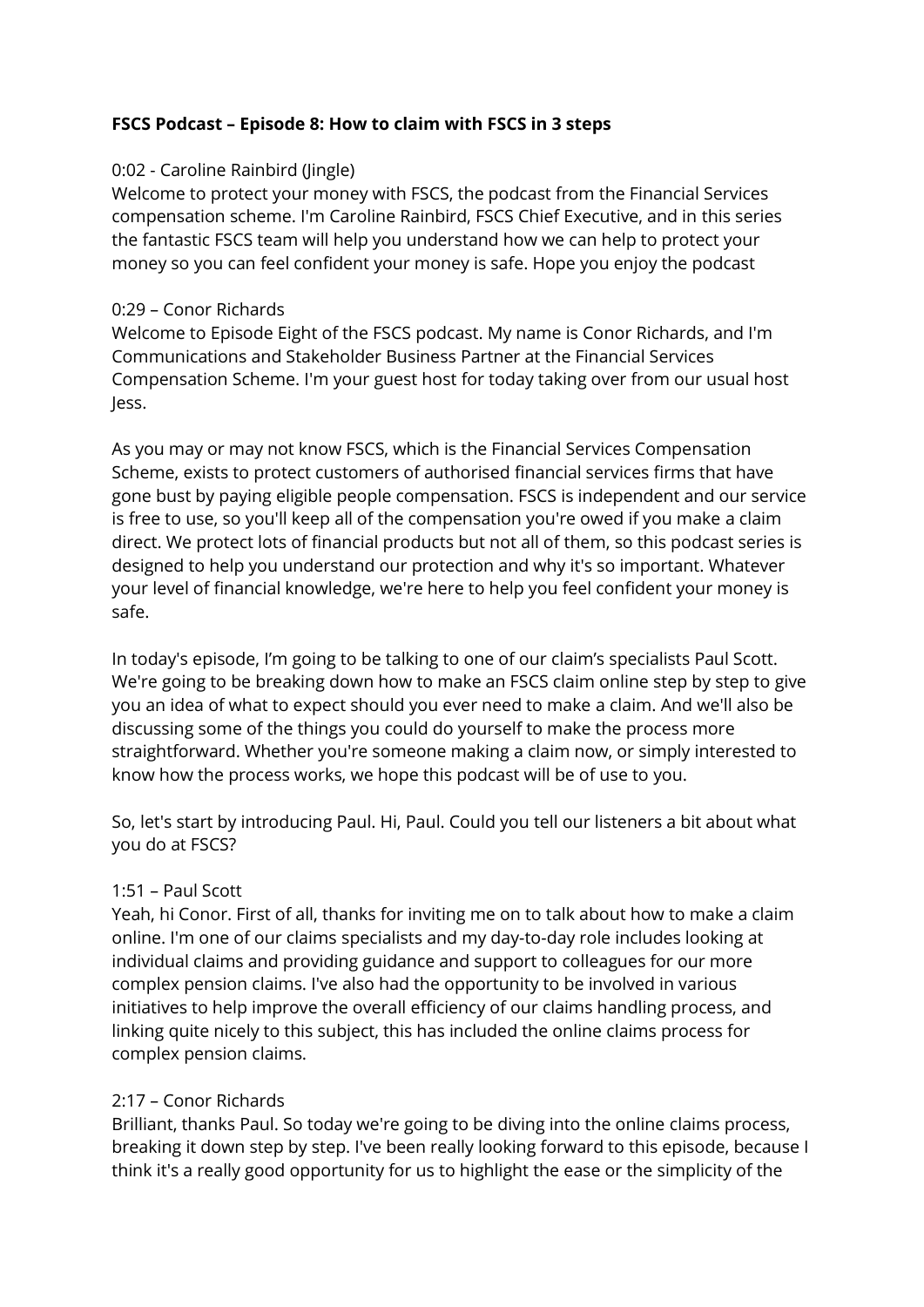claims process, which I think some people aren't sure about. So, I think this is gonna be a good one. Of course, we know that losing your money is an incredibly stressful and often emotional experience, so our aim is to make claiming, getting your money back as simple as we can. So, I think a useful bit of context to kick us off is to talk about what products we accept online claims for. So as of the time of recording, we currently accept online claims for insurance, mortgages, pensions, Payment Protection Insurance, investments, and debt management products.

## 3:01 – Paul Scott

That's right. So, if it's your bank, building society or credit union that's failed, you don't actually need to make a claim with us. We've got systems in place, which means we will return your money automatically within our compensation limits. And if it's an insurance company that's failed, what we'll try to do is secure seamless cover with another insurer, or we'll arrange the return of the remaining premium if that's not possible.

# 3:21 – Conor Richards

Yeah, exactly. So, for all other claims, so that's mortgages, pensions, PPI, investments, and debt management, you'll need to use our online claim service, which is what we're going to chat through next. So, as I said earlier, we aim to make claiming online as simple and as straightforward as possible. So now let's talk through the three steps to initially making a claim. So, Paul how does the customer get started?

### 3:44 – Paul Scott

The basic details needed are the type of product or policy you're claiming for, when your policy started, and the date you received advice. We'll also need to know the name of the firm or its FCA registration number, which can be found on the FCA register on its website. If you're entering the name, you don't need to enter it exactly as the tool filters based on what you type. For example, you wouldn't need to enter "The Pensions Office Limited" in full, if you thought you had a claim against that firm, "pensions office" would bring up this firm's details. Once you've done that, press the continue button and you'll see if we can help.

### 4:18 - Conor Richards

Okay, thanks, Paul. So, if I'm feeling a bit intimidated by the process, because obviously naturally, there's quite a lot to think about there, is there any help that I can get?

### 4:27 – Paul Scott

So, before we go into details, probably worth mentioning here that we know that technology can be confusing or intimidating for some people. So, if you're hearing this and saying that's me, I'd recommend asking a family member or trusted friend to either help you or act on your behalf. If you do feel you need assistance, we also have a free phone helpline number, 0800 678 1100, or a web chat facility. So, there's a couple of facilities we do provide if you do get stuck.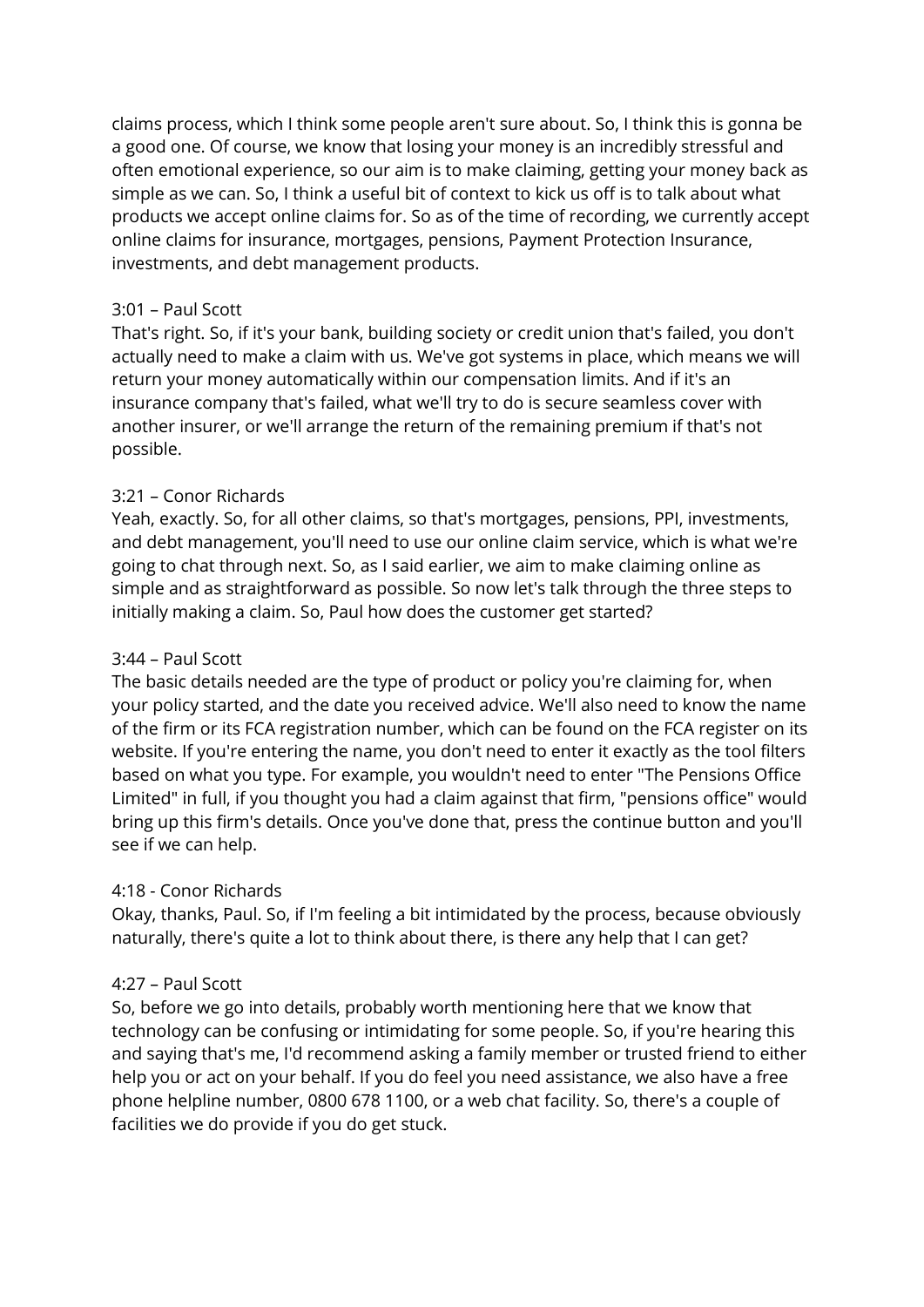We also know that some customers choose to pay a representative, like a claims management company or a solicitor to handle their claim for them, these representatives will charge a fee for this. But if you bring the claim direct to us, we are a free service. Whether you use a representative or not, the decision about the amount of compensation we pay is based on the facts of the individual claim. And the process we follow is not any different for whether an individual has somebody acting on their behalf or not.

# 5:20 – Conor Richards

Yeah, exactly. So, I think it's great that we offer that kind of support. And I think it's really good that you also get an instant response as to whether you're eligible for FSCS protection when you complete that first step. I think it's worth mentioning here that there are specific eligibility criteria to determine whether you are eligible to claim compensation with us, which we'll pick up on at the end after we've chatted through the three steps. So back to the claims process, you've completed step one, you've entered your details on the check if you can claim page, and you've been told that you're eligible to make a claim with FSCS. What happens next?

### 5:54 - Paul Scott

Yep, so the next page it takes you to is step two, which is creating an online account. Basically, here you enter your personal details, your name, your date of birth, National Insurance number, contact details, an email address, and a password. Once you've got your account set up, you'll be able to use the online service and start the claim process. It's really quick and easy to register. And you'll also be able to check your claims progress in future.

### 6:19 – Conor Richards

Great. And then that takes us swiftly into the third step of the process, right?

### 6:22 - Paul Scott

Yes, it does. And that's to complete your full application. Here, you'll answer questions about why you're claiming, upload your supporting documentation and sign your claim electronically before submitting it. We'll also ask you how you want us to pay you if we decide compensation is payable, either by cheque or paying it directly into your bank account.

### 6:41 – Conor Richards

Great. And I think a good tip to mention is that we really recommend getting your supporting documents ready upfront before starting to complete your claim. So, we need quite a bit of information to investigate your claim. So, you'll find it a lot easier to submit if you gather these bits on first.

#### 6:55 – Paul Scott

Exactly. Each different claim requires different types of documents to help us assess the claim. Our website has details of the kind of supporting documents you'll need for your claim. So, it's worth giving that read before. If we need any documents, we'll need you to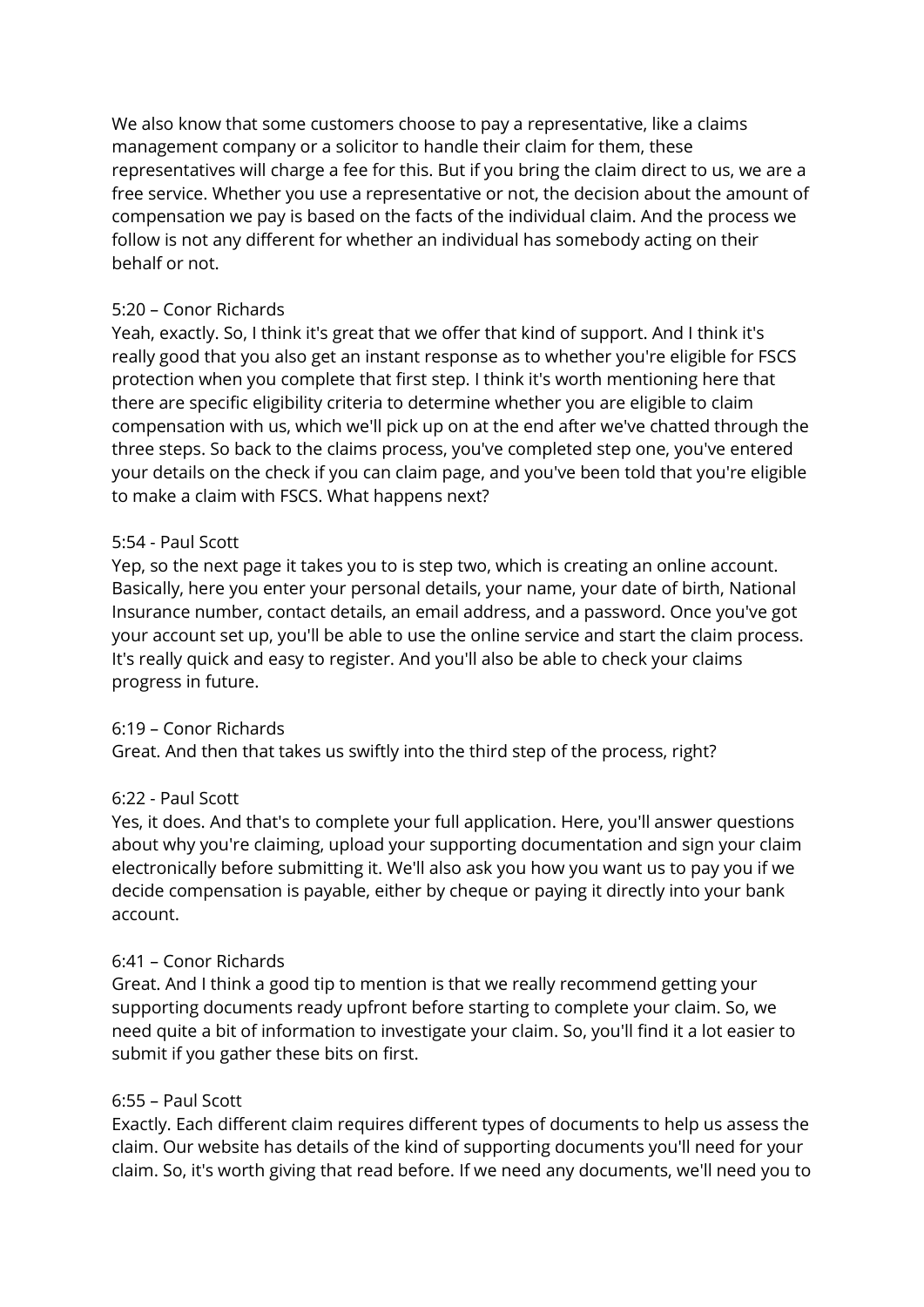take a picture or scan them in for us. I mentioned earlier that I'd been involved in the online claims process for pension claims. As part of this product, we've removed the need for documents for people submitting claims direct to us, i.e., those without representatives. We also know that pensions can be confusing. And it's often the case that we get lots of documents that we don't need, wasting a customer's time during the application stage. As we often need to go out to other parties in these cases, we can ask for evidence from customers at this point.

### 7:36 – Conor Richards

Right, yeah. Okay. So, once you've got your documents ready, how long should someone expect it to take to complete their application?

### 7:44 – Paul Scott

On average we'd say it takes between one and two hours to complete and submit a full online application. But as we said, getting all your supporting documents prepared upfront can really help to speed this up. So, if you have documents that you need to upload, save them with useful file names, and then they're ready, rather than you having to do that work at the same time as doing the application. The good thing, though, is that you can say progress at any point whilst making your claim and return when you like. So, you can break your application up into stages, if that's useful to you, or if you need to top up your cup of tea. We do, however, only keep incomplete applications for a few months. So, I'd recommend that you complete it as soon as you can.

### 8:22 – Conor Richards

That's really handy that you can save your application. Obviously, as you say we want people to get them in, you know, make sure that they don't expire after a few months. But it's good to know that you can pause if you need to. So, to recap the three steps of initially making your claim we've got step one, which is to check if you can claim against the firm. So, this just requires you to select the type of product or policy you had, enter the name of the firm that provided it and when the policy started.

If you're told you're eligible to make a claim, you'll then go to step two, which is to register for an online account. So, this just needs you to enter an email address and a password and get your account set up. This then takes us to the final step, step three, which is to complete your full claim application where you will answer questions about your claim, upload your supporting documents and sign your claim electronically before submitting. Okay, so before we move on, let's pick up on eligibility criteria which we mentioned earlier. So, do you want to talk through the main points, Paul?

### 9:20 – Paul Scott

So, to be able to claim compensation, you'll need to be eligible under the FSCS compensation rules. These are set out by the UK financial services regulators, who are the Financial Conduct Authority, FCA, and the Prudential Regulation Authority, PRA. The most important points under these rules are that the firm has to be authorised by the FCA or PRA, the claim you're making needs to be in connection with a regulated activity,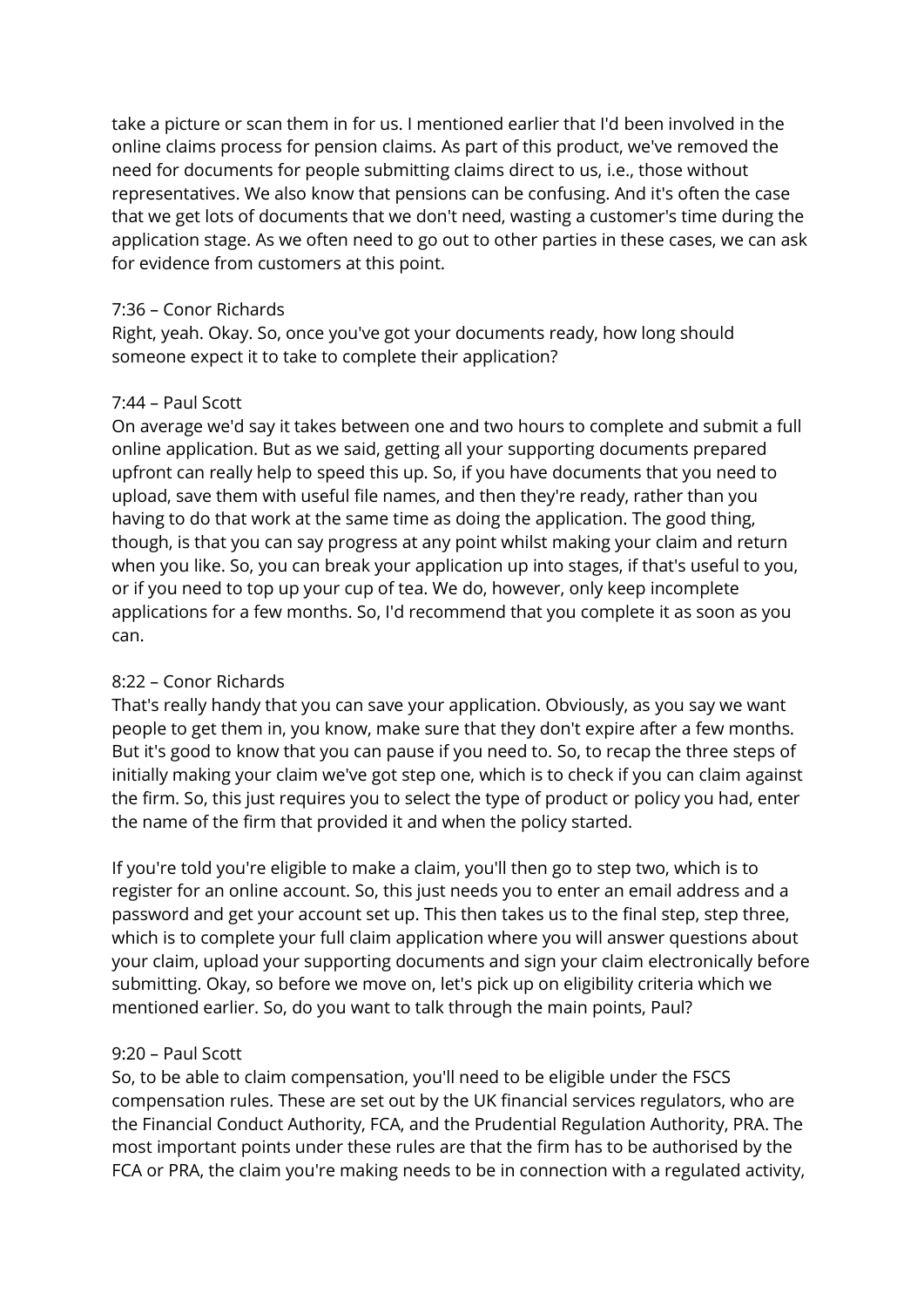and we can only pay compensation when an authorised firm is unable to pay claims made against it. If we haven't already, we will carry out an investigation to establish the financial position of the firm before making any claims decisions. Once we've done this and decided we can consider claims against the firm, it will be declared in default, that's the technical term we use, once a valid claim against that firm is paid out.

### 10:10 – Conor Richards

Yeah, that's right. So, I'd say before making a claim, it's really worth reading our full eligibility criteria on the FSCS website. You can find this by clicking the "making a claim" tab at the top of the page. Okay, so we've submitted our claim application, should we talk about what happens next?

#### 10:28 – Paul Scott

Now that your application is complete, we usually need to ask for information from third parties about the firm or product that you're making a claim about. This can take weeks, sometimes months, depending on the product that you're claiming for, and other factors to do with the firm's activities. So don't worry if you log in and see that your claim status hasn't changed for a little while. Sometimes we need to ask you for some additional documents. If we do, upload these as soon as you can. We have to be extremely thorough with every claim. And only once we have everything we need, can we start to investigate your claim.

#### 10:59 – Conor Richards

Okay, great. So, if I want to check for updates throughout the process, how do I go about that?

#### 11:04 – Paul Scott

You can check the status of your claim anytime by logging into your account on the online claims service. And if you claim with us directly, we will send you updates by email as your claim progresses. If you're unsure what the status means, the FSCS website has a glossary of terms under the "making a claim" section, which explains what each stage means. And if you've submitted the claim directly to us, we'll also give you a call at various stages to let you know what's happening.

#### 11:28 – Conor Richards

Okay, and how will I know when FSCS has made a decision about my claim?

### 11:32 – Paul Scott

Once we've made the decision, we'll let you know the outcome by email or post. If you've submitted the claim direct, we'll also try to give you a call to let you know the decision that we've reached. If we can pay you compensation, we'll start processing your claim for payment, and either issue a cheque or pay the compensation directly into your bank account, depending upon your preference.

11:50 – Conor Richards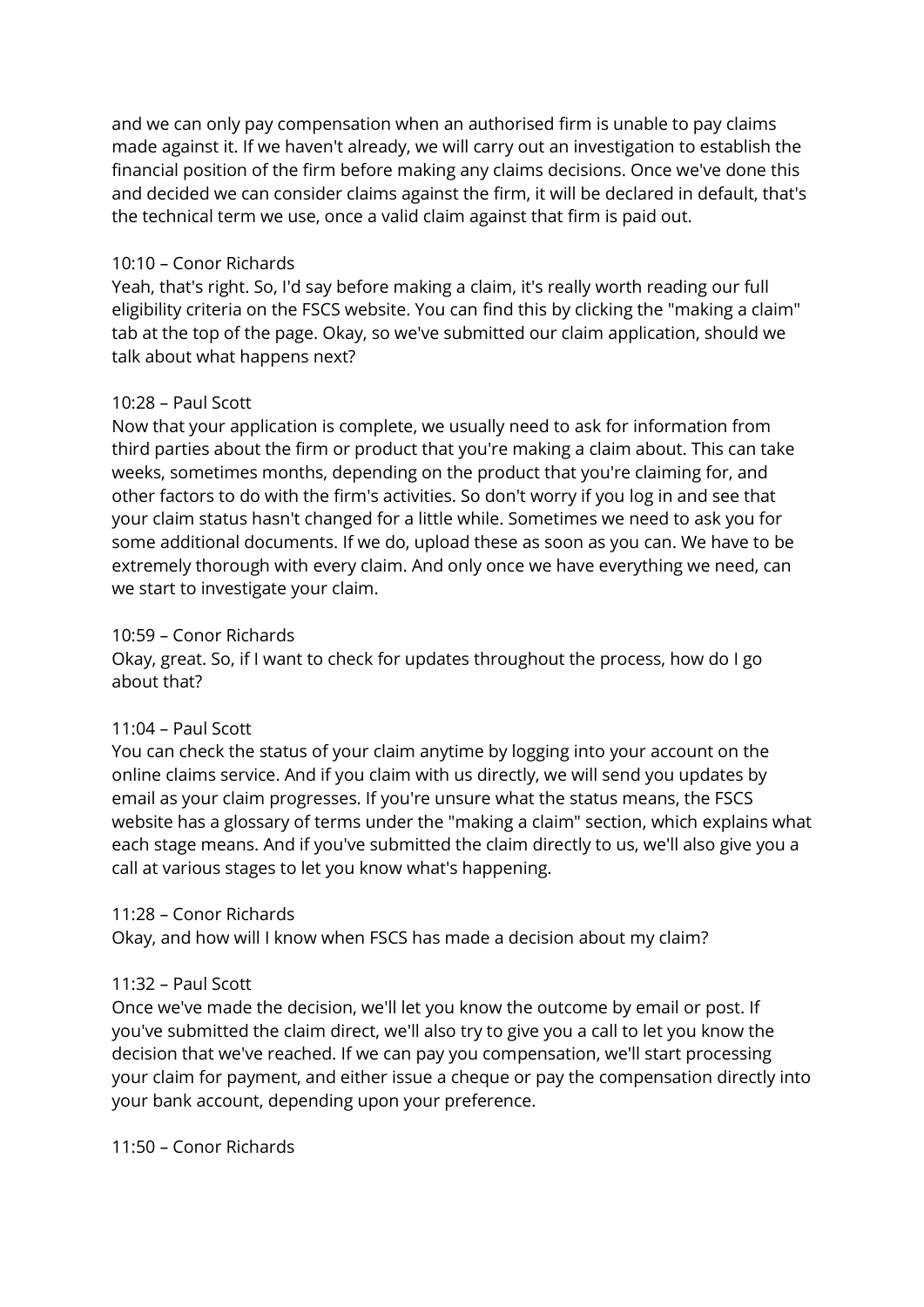Thanks Paul. There's also another useful page on the website under the "making a claim" section which you just mentioned, which is called "how long will my claim take?" So, this page has a table with all of the products you can claim for online. So that's taken us through the full online claims process from beginning to end. So, before we move on, I'd be interested to know if you have any other helpful suggestions for customers that you've learned in your role as claims specialist?

#### 12:14 – Paul Scott

I think we've covered most things. But what I would say is that if you do need additional assistance for any reason, such as a medical condition, or you're suffering financial hardship, please do let us know. We know it won't change the facts of your claim. But it means we can do our best to try and make any adaptions that you need during the time that we're looking into your claim.

In addition, I'd also say that whilst the FSCS looks at claims on a legal basis, you don't need to present your claim in a legal way. We simply need to know what firm your claim is against, and why you're seeking compensation for them. So don't worry, you don't need to speak legalese. And our claims specialists will explain the outcome in simple words, and finally, remember that we've got the free phone number, 0800 678 1100, and our web chat facility if you do need any help.

#### 13:01 – Conor Richards

Well, I think that wraps up our step-by-step breakdown of making a claim and what you can expect once you've submitted that claim. We really do understand that trying to get money back that you've lost can be incredibly distressing. So, we hope this episode has been helpful to shed some light on how to go about making a claim and pointed you towards a few resources that you can use to help you along the way.

So, Paul, just before we wrap up, we're going to ask the question, which we always ask our guests at the end of each episode. So, we're all about keeping your money safe. But what was the toy that would have got you breaking open your piggy bank as a child?

### 13:44 – Paul Scott

So, I was a child in the 80s. And I think when I look back there were so many choices I could have made here, from A-Team figures, transformers, Subbuteo Star Wars, I could go on for ages. But for me the most memorable was probably my Action Man. I had Action Man wallpaper which actually is still up in my parents' home. They still live in the house that I grew up in and the wallpaper is in what is now my dad's office. My Action Man was one where the eyes moved, so it's one of the original ones. I remember going out getting the police bike, all the different uniforms. And although this doesn't involve breaking the piggy bank, my nan also used to knit outfits for the figure. So, I think Action Man is the one for me.

### 14:34 – Conor Richards

Yeah, that's a great choice, especially when you've got bespoke outfits being made for you. Thanks very much for joining Paul. We hope everyone really enjoyed listening to